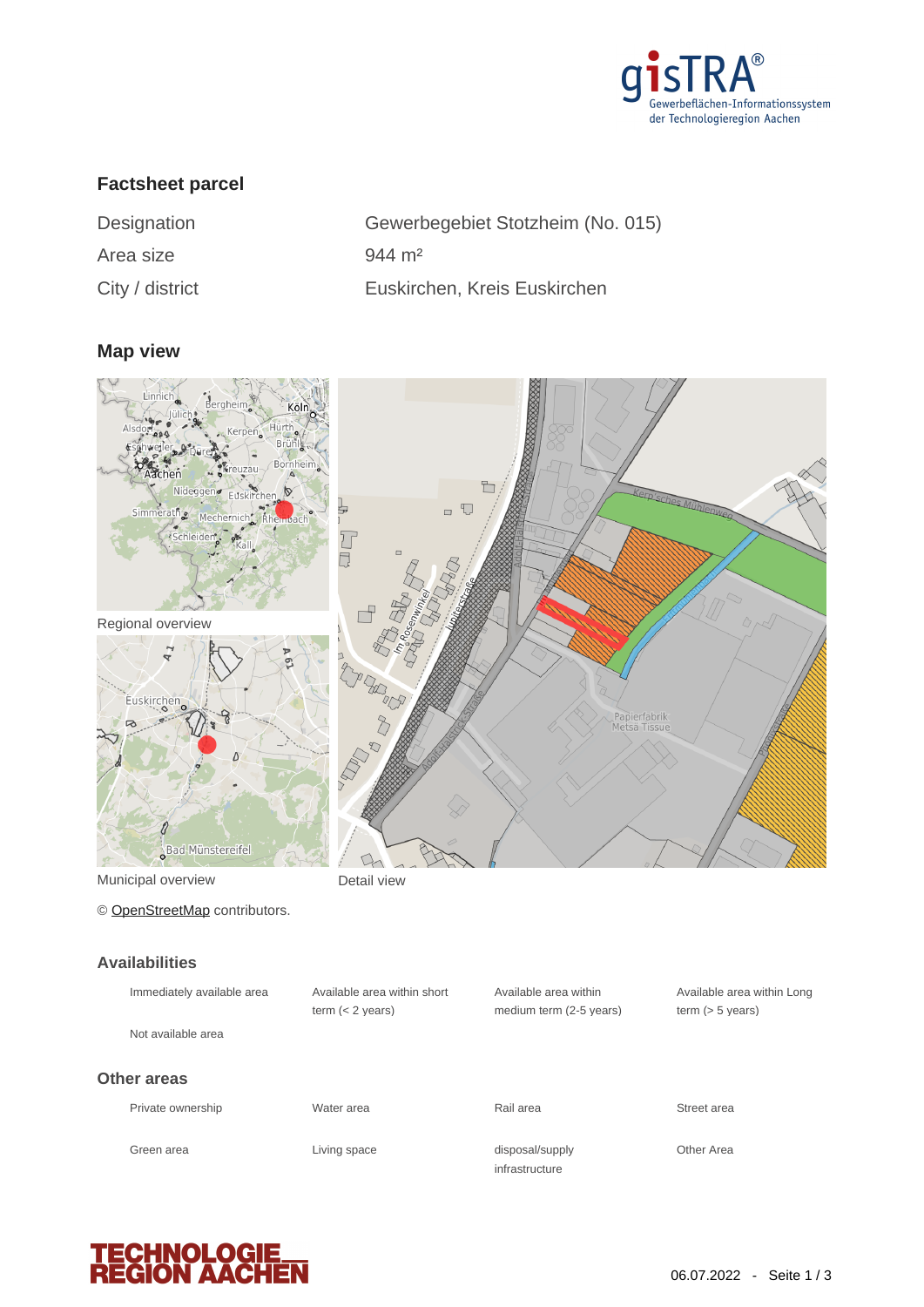

### **Parcel**

| Area size        | $944 \; \mathrm{m}^2$                        |
|------------------|----------------------------------------------|
| Price            | On Demand                                    |
| Availability     | Available area within short term (< 2 years) |
| Area designation | Commercial zone                              |
| <b>Divisible</b> | No.                                          |
| 24h operation    | No.                                          |

## **Commercial zone**

| Location                  | <b>Outskirts</b> |
|---------------------------|------------------|
| Industrial tax multiplier | 475.00 %         |
| Regional important?       | No.              |



Erreichbarkeit in 20 Minuten: 126.000 Einwohner

# **Transport connections**

|                  |                       | <b>Distance</b> |       |
|------------------|-----------------------|-----------------|-------|
|                  |                       | [km]            | [min] |
| Freeway          | A <sub>1</sub>        | 9.3             | 12    |
|                  | A61                   | 12.9            | 11    |
| Highway          | <b>B266</b>           | 2.4             | 3     |
| Airport          | Köln-Bonn             | 50.9            | 39    |
|                  | <b>Düsseldorf</b>     | 103.0           | 63    |
| Port             | Am Godorfer Köln      | 37.1            | 37    |
|                  | Niehl Köln            | 52.7            | 48    |
| Railway          | Köln-Hbf              | 44.4            | 42    |
|                  | Düsseldorf-Hbf        | 80.7            | 56    |
| Public transport | <b>Bushaltestelle</b> | 1.0             | 2     |